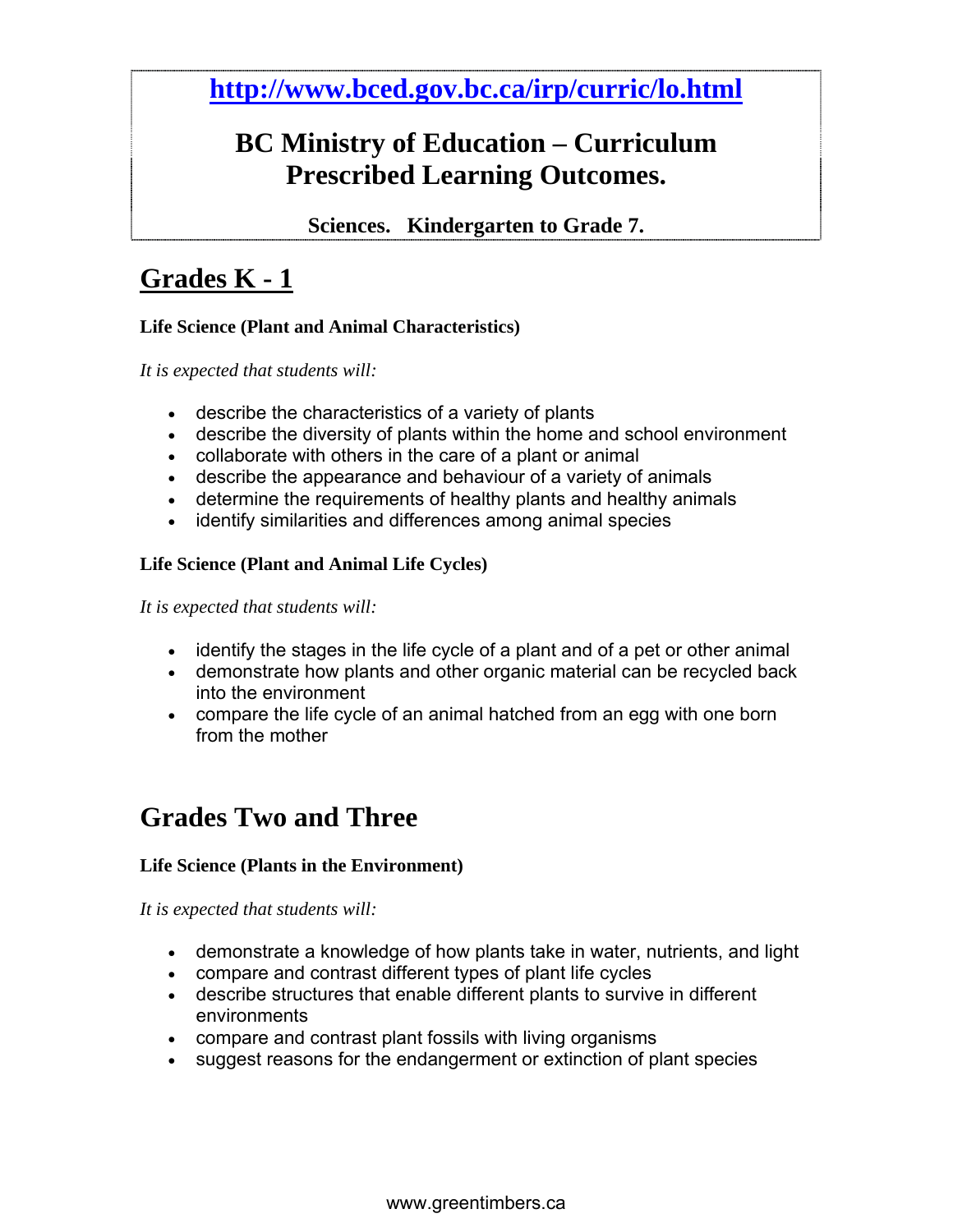### **Life Science (Animals in the Environment)**

*It is expected that students will:*

- compare and contrast different types of animal life cycles
- compare and contrast plant and animal life cycles
- describe structures that enable animals to survive in different environments
- demonstrate a knowledge of what animals need to survive
- explain how animals interact with one another
- compare and contrast animal fossils with living organisms
- suggest reasons for the endangerment or extinction of animal species

## **Grade 4**

### **Life Science (Adaptations of Organisms)**

*It is expected that students will:*

- relate the structure and behaviour of local organisms to their survival in local environments
- discuss how changes in an organism's habitat can affect the survival of individual organisms and entire species
- give examples of how the differences in individuals of the same species may give an advantage in surviving and reproducing
- relate the growth and survival of organisms to a variety of conditions

# **Grade 5**

### **Life Science (B.C.'s Living Resources)**

*It is expected that students will:*

- identify living resources in the local environment
- describe how humans use B.C.'s living resources
- describe the known and potential environmental impacts of using B.C.'s living resources
- devise a strategy for sustaining a living resource